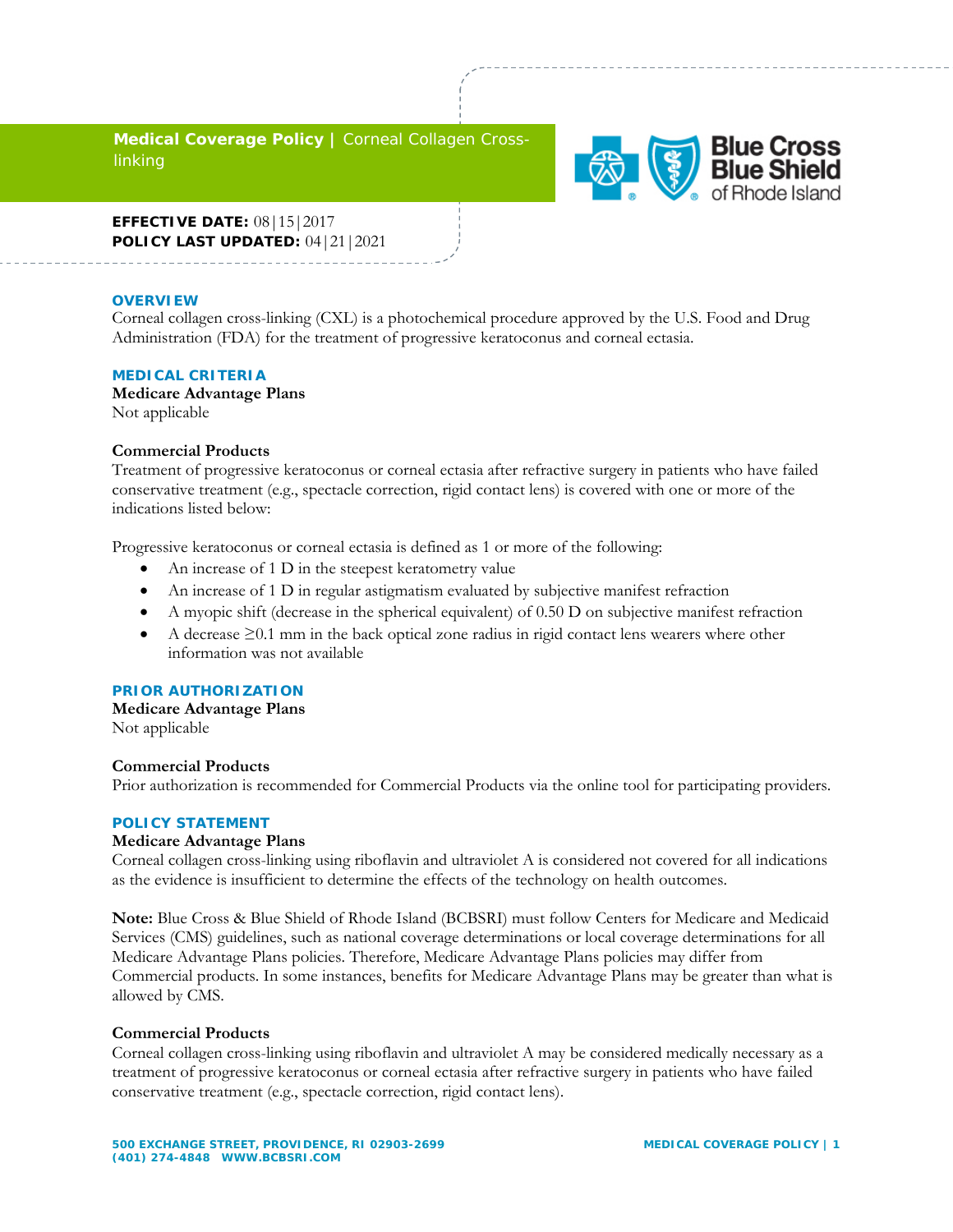Corneal collagen cross-linking using riboflavin and ultraviolet A is considered not medically necessary for all other indications as the evidence is insufficient to determine the effects of the technology on health outcomes.

## **COVERAGE**

Benefits may vary between groups and contracts. Please refer to the appropriate section of the Benefit Booklet, Evidence of Coverage, or Subscriber Agreement for applicable surgery and not covered benefits/coverage.

### **BACKGROUND**

# **Keratoconus and Ectasia**

Keratoconus is a bilateral dystrophy characterized by progressive ectasia (paracentral steepening and stromal thinning) that impairs visual acuity. While frequently diagnosed at a young age, the progression of keratoconus is variable. Results from a longitudinal study with 7 years of follow-up showed that, over the study period, there was a decrease of 2 high- and 4 low-contrast letters in best-corrected visual acuity (BCVA).1,2 About 1 in 5 patients showed a decrease of 10 or more letters in high-contrast visual acuity and one-third of patients showed a decrease of 10 or more letters in low-contrast visual acuity. Over 8 years of follow-up, there was a mean increase of 1.44 diopters (D) in First Definite Apical Clearance Lens (a rigid contact lens to measure corneal curvature) and 1.6 D in flatter keratometric reading. Ectasia (also known as keratectasia, iatrogenic keratoconus, or secondary keratoconus) is a serious long-term complication of laser in situ keratomileusis (LASIK) surgery and photorefractive keratectomy. It is similar to keratoconus, but occurs postoperatively and primarily affects older populations. It may result from unrecognized preoperative keratoconus or, less frequently, from the surgery itself. Similar to keratoconus, it is characterized by progressive thinning and steepening of the cornea, resulting in corneal optical irregularities and loss of visual acuity.

# **Treatment**

The initial treatment for keratoconus often consists of hard contact lenses. A variety of keratorefractive procedures have also been attempted, broadly divided into subtractive and additive techniques. Subtractive techniques include photorefractive keratectomy or LASIK, although generally, results of these techniques have been poor. Implantation of intrastromal corneal ring segments (see evidence review 9.03.14) is an additive technique in which the implants are intended to reinforce the cornea, prevent further deterioration, and potentially obviate the need for penetrating keratoplasty. Penetrating keratoplasty (i.e.,, corneal grafting) is the last line of treatment. About 20% of patients with keratoconus will require corneal transplantation. All of these treatments attempt to improve the refractive errors, but are not disease-modifying.

Treatment options for ectasia include intraocular pressure-lowering drugs, and intracorneal ring segments. Frequently, a penetrating keratoplasty is required.

None of the currently available treatment options for keratoconus and corneal ectasia halt the progression of disease and corneal transplantation is the only option available when functional vision can no longer be achieved.

Corneal collagen cross-linking (CXL) has the potential to slow the progression of disease. It is performed with the photosensitizer riboflavin (vitamin B2) and ultraviolet A (UVA) irradiation. There are 2 protocols for CXL:

1. **Epithelium-off CXL (also known as "epi-off"):** In this method, about 8 mm of the central corneal epithelium is removed under topical anesthesia to allow better diffusion of the photosensitizer riboflavin into the stroma. Following de-epithelialization, a solution with riboflavin is applied to the cornea (every 1-3 minutes for 30 minutes) until the stroma is completely penetrated. The cornea is then irradiated for 30 minutes with ultraviolet A 370 nm, a maximal wavelength for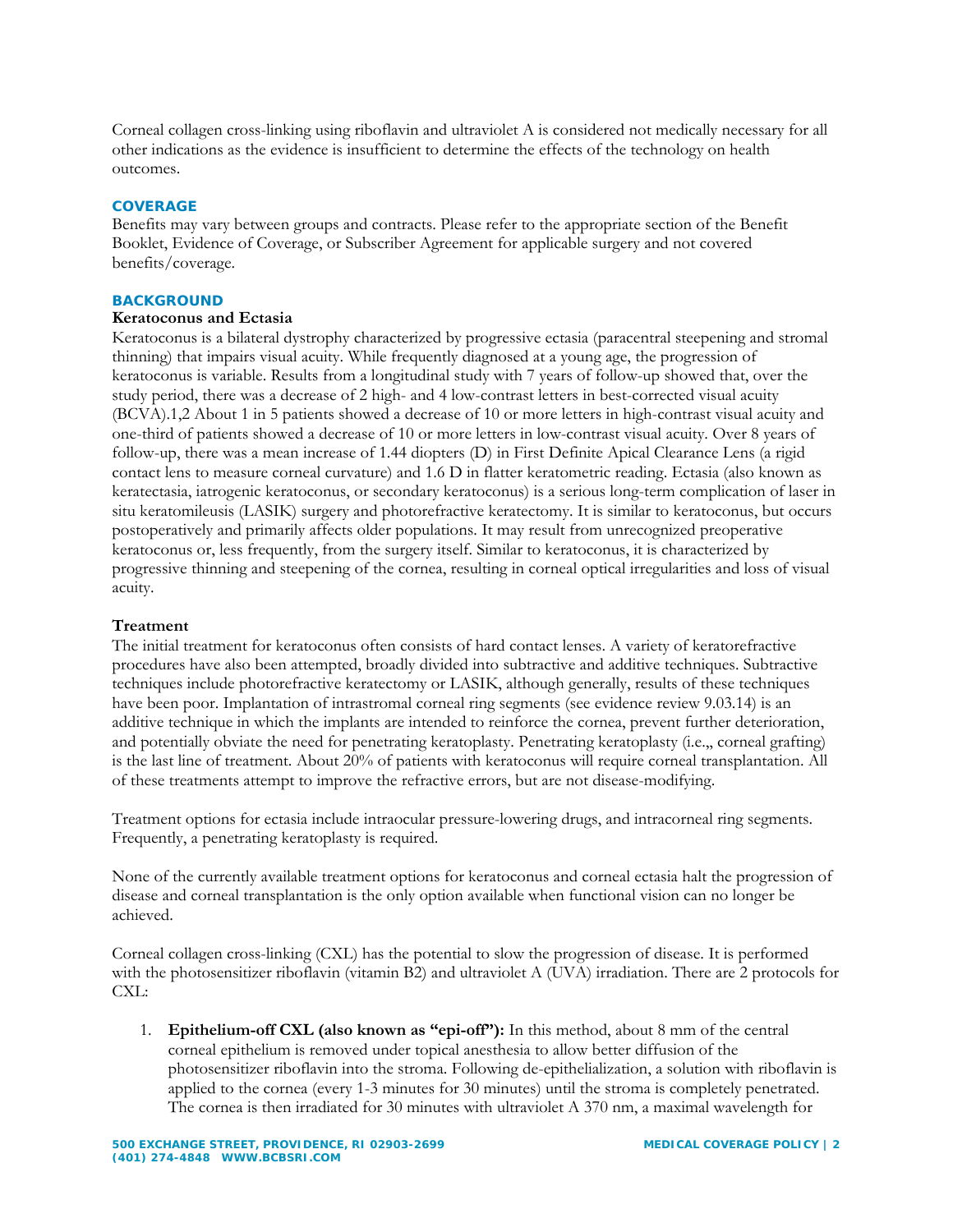absorption by riboflavin, while the riboflavin continues to be applied. The interaction of riboflavin and UVA causes the formation of reactive oxygen species, leading to additional covalent bonds (crosslinking) between collagen molecules, resulting in stiffening of the cornea. Theoretically, by using a homogeneous light source and absorption by riboflavin, the structures beyond a 400-micron thick stroma (endothelium, anterior chamber, iris, lens, retina) are not exposed to an ultraviolet dose that is above the cytotoxic threshold.

2. **Epithelium-on CXL (also known as "epi-on" or transepithelial):** In this method, the corneal epithelial surface is left intact (or may be partially disrupted) and a longer riboflavin loading time is needed.

Currently, the only CXL treatment approved by the FDA is the epithelium-off method. There are no FDAapproved CXL treatments using the epithelium-on method. CXL is being evaluated primarily for corneal stabilization in patients with progressive corneal thinning, such as keratoconus and corneal ectasia following refractive surgery. CXL may also have anti-edematous and antimicrobial properties.

For individuals who have progressive keratoconus who receive collagen cross-linking using riboflavin and ultraviolet A, the evidence includes multiple randomized controlled trials (RCTs), systematic reviews, and nonrandomized studies. The evidence is sufficient to determine that the technology results in a meaningful improvement in the net health outcome.

For individuals who have corneal ectasia after refractive surgery who receive CXL using riboflavin and ultraviolet A, the evidence includes multiple RCTs, systematic reviews, and nonrandomized studies. The evidence is sufficient to determine that the technology results in a meaningful improvement in the net health outcome.

# **CODING**

# **Medicare Advantage Plans**

The following CPT code is not covered:

**0402T** Collagen cross-linking of cornea, including removal of the corneal epithelium and intraoperative pachymetry, when performed (Report medication separately)

# **Commercial Products**

The following CPT code is medically necessary when the criteria above is met:

**0402T** Collagen cross-linking of cornea, including removal of the corneal epithelium and intraoperative pachymetry, when performed (Report medication separately)

# **RELATED POLICIES**

Prior Authorization via Web-Based Tool for Procedures

# **PUBLISHED**

Provider Update, June 2021 Provider Update, September 2020 Provider Update, July 2019 Provider Update, November 2018 Provider Update, July 2017

# **REFERENCES**

1. Davis LJ, Schechtman KB, Wilson BS, et al. Longitudinal changes in visual acuity in keratoconus. Invest Ophthalmol Vis Sci. Feb 2006;47(2):489-500. PMID 16431941

2. McMahon TT, Edrington TB, Szczotka-Flynn L, et al. Longitudinal changes in corneal curvature in keratoconus. Cornea. Apr 2006;25(3):296-305. PMID 16633030

3. Avedro Inc. Photorexa® Viscous and Photorexa® Prescribing Label. http://www.accessdata.fda.gov/drugsatfda\_docs/label/2016/203324s000lbl.pdf. Accessed February 2, 2017.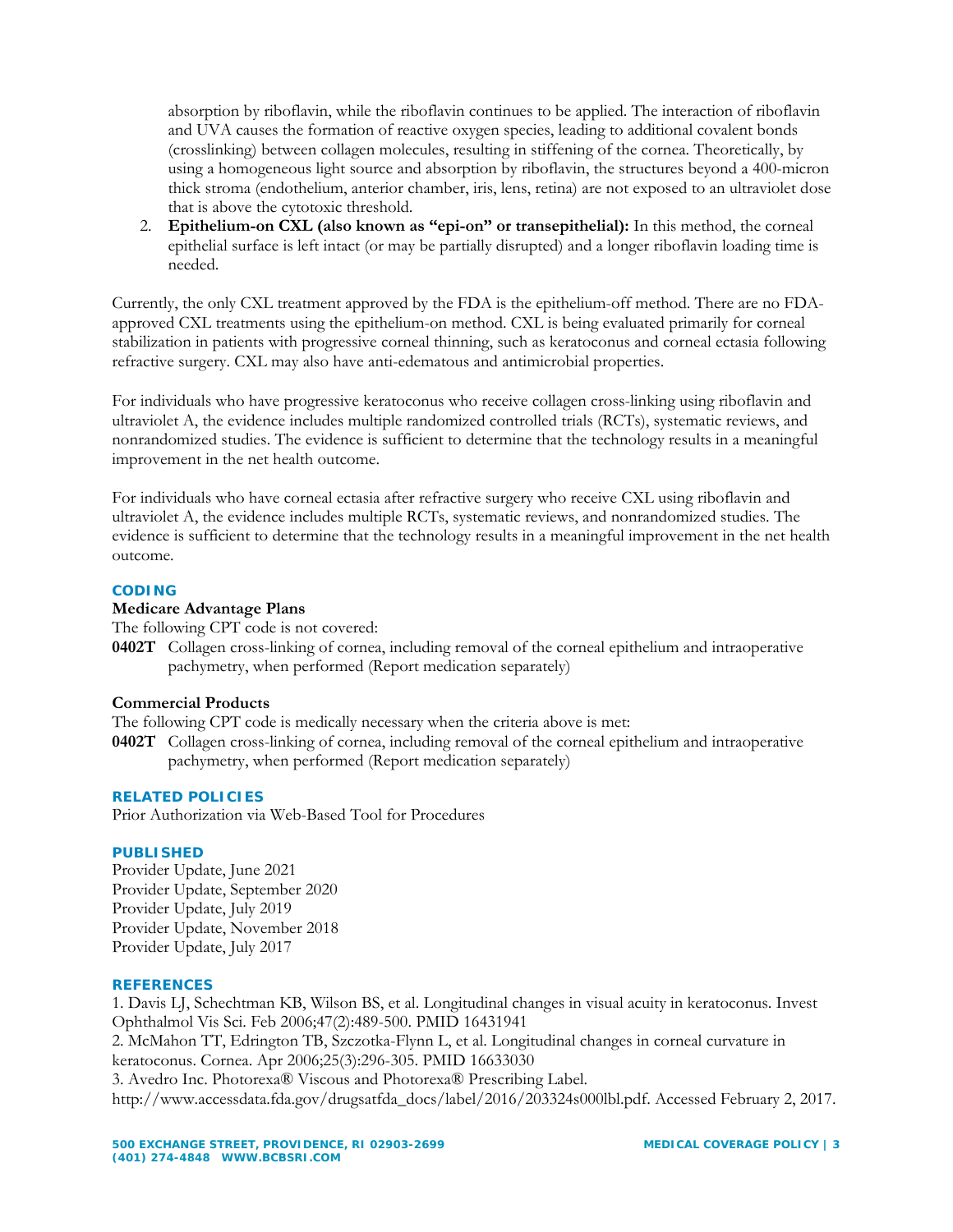4. Chunyu T, Xiujun P, Zhengjun F, et al. Corneal collagen cross-linking in keratoconus: a systematic review and meta-analysis. Sci Rep. 2014;4:5652. PMID 25007895

5. Papaioannou L, Miligkos M, Papathanassiou M. Corneal collagen cross-linking for infectious keratitis: a systematic review and meta-analysis. Cornea. Jan 2016;35(1):62-71. PMID 26509768

6. Hersh PS, Greenstein SA, Fry KL. Corneal collagen crosslinking for keratoconus and corneal ectasia: Oneyear results. J Cataract Refract Surg. Jan 2011;37(1):149-160. PMID 21183110

7. Inc A. Avedro Briefing Package for Joint Meeting of the Dermatologic and Ophthalmic Drugs Advisory Committee and Ophthalmic Device Panel of the Medical Devices Advisory Committee NDA 203324:

Photrexa Viscous and Photrexa (riboflavin ophthalmic solution) and KXL System (UVA light source) Avedro, Inc. 2015;

http://www.fda.gov/downloads/AdvisoryCommittees/CommitteesMeetingMaterials/Drugs/Dermatologica ndOphthalmicDrugsAdvisoryCommittee/UCM435022.pdf. Accessed February 7, 2017.

8. Center for Drug Evaluation and Research: FDA. Summary Review: Application Number 203324Orig2s000.

http://www.accessdata.fda.gov/drugsatfda\_docs/nda/2016/203324Orig2s000SumR.pdf. Accessed February 2, 2017.

9. U.S. Food and Drug Administration. FDA Briefing Package for Joint Meeting of the Dermatologic and Ophthalmic Drugs Advisory Committee and Ophthalmic Device Panel of the Medical Devices Advisory Committee NDA 203324: Photrexa Viscous and Photrexa (riboflavin ophthalmic solution) and KXL System (UVA light source)Avedro, Inc. 2015;

http://www.fda.gov/downloads/AdvisoryCommittees/CommitteesMeetingMaterials/Drugs/Dermatologica ndOphth almicDrugsAdvisoryCommittee/UCM435021.pdf. Accessed February 7, 2017.

10. Wittig-Silva C, Whiting M, Lamoureux E, et al. A randomized controlled trial of corneal collagen crosslinking in progressive keratoconus: preliminary results. J Refract Surg. Sep 2008;24(7):S720-725. PMID 18811118

11. Wittig-Silva C, Chan E, Islam FM, et al. A randomized, controlled trial of corneal collagen cross-linking in progressive keratoconus: three-year results. Ophthalmology. Apr 2014;121(4):812-821. PMID 24393351

12. Renesto Ada C, Barros Jde N, Campos M. Impression cytologic analysis after corneal collagen crosslinking using riboflavin and ultraviolet-A light in the treatment of keratoconus. Cornea. Oct 2010;29(10):1139-1144.

PMID 20622670

13. Sykakis E, Karim R, Evans JR, et al. Corneal collagen cross-linking for treating keratoconus. Cochrane Database Syst Rev. 2015;3:CD010621. PMID 25803325

14. Meiri Z, Keren S, Rosenblatt A, et al. Efficacy of corneal collagen cross-linking for the treatment of keratoconus: a systematic review and meta-analysis. Cornea. Mar 2016;35(3):417-428. PMID 26751990

15. McAnena L, Doyle F, O'Keefe M. Cross-linking in children with keratoconus: a systematic review and metaanalysis. Acta Ophthalmol. Sep 28 2016. PMID 27678078

16. Padmanabhan P, Rachapalle Reddi S, Rajagopal R, et al. Corneal collagen cross-linking for keratoconus in pediatric patients-long-term results. Cornea. Dec 01 2016. PMID 27918352

17. Raiskup-Wolf F, Hoyer A, Spoerl E, et al. Collagen crosslinking with riboflavin and ultraviolet-A light in keratoconus: long-term results. J Cataract Refract Surg. May 2008;34(5):796-801. PMID 18471635 18. Raiskup F, Theuring A, Pillunat LE, et al. Corneal collagen crosslinking with riboflavin and ultraviolet-A light in progressive keratoconus: ten-year results. J Cataract Refract Surg. Jan 2015;41(1):41-46. PMID 25532633

19. Caporossi A, Mazzotta C, Baiocchi S, et al. Long-term results of riboflavin ultraviolet a corneal collagen crosslinking for keratoconus in Italy: the Siena Eye Cross Study. Am J Ophthalmol. Apr 2010;149(4):585-593. PMID 20138607

20. Caporossi A, Mazzotta C, Baiocchi S, et al. Riboflavin-UVA-induced corneal collagen cross-linking in pediatric patients. Cornea. Mar 2012;31(3):227-231. PMID 22420024

21. Asri D, Touboul D, Fournie P, et al. Corneal collagen crosslinking in progressive keratoconus: multicenter results from the French National Reference Center for Keratoconus. J Cataract Refract Surg. Dec 2011;37(12):2137- 2143. PMID 22108109